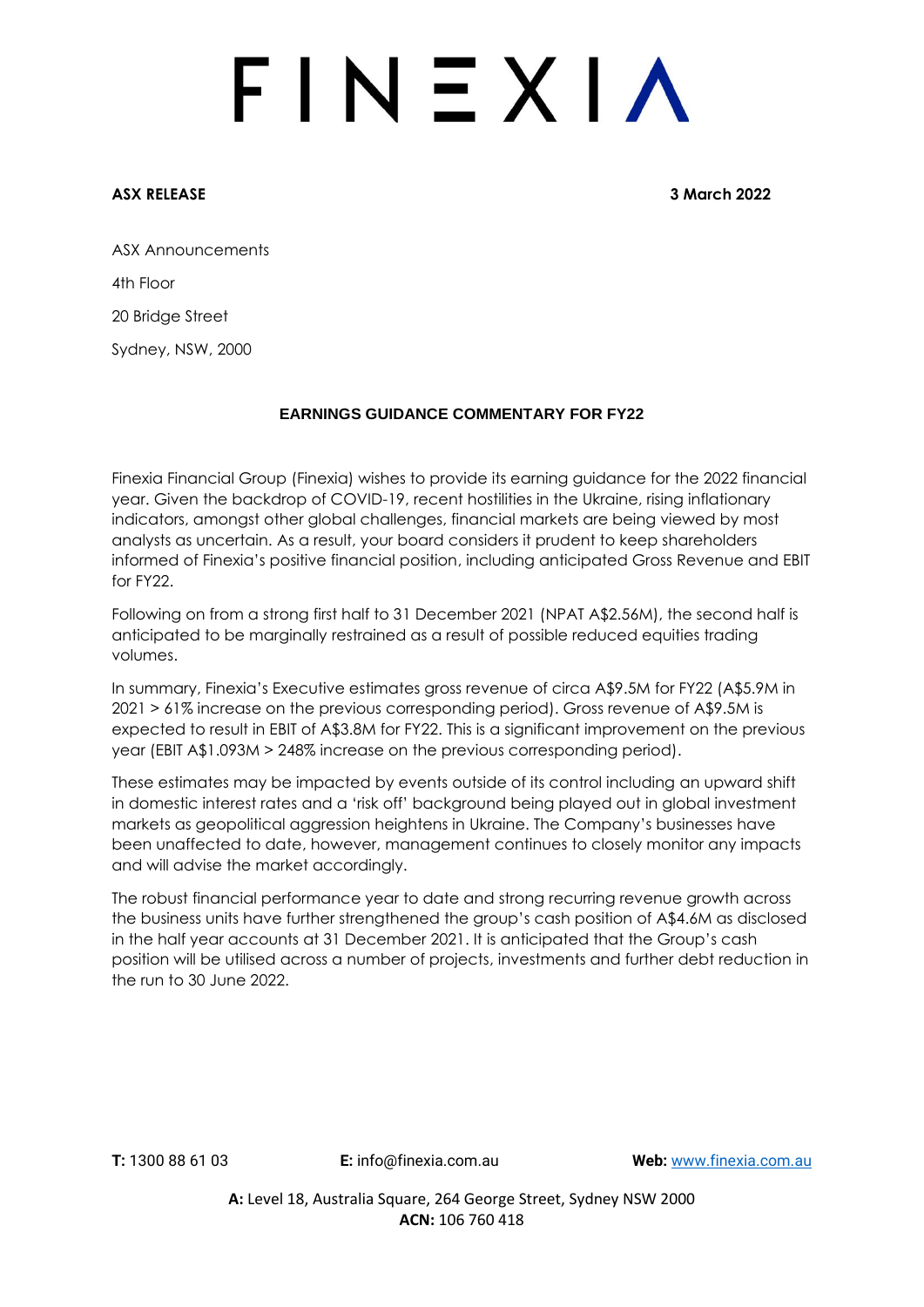# $F IN EXIA$

The Group's priorities for the medium term are anchored in four strategic pillars:

- 1. **Lowering the Group's Cost of Capital**. Management is seeking to lower the Company's risk adjusted cost of capital by securing a wholesale funding line that is both flexible and commercially competitive. The funding facility will afford the Company an opportunity to accelerate growth in the loan book and to substantially increase the overall loan book size whilst improving margins. The Company is currently pursuing several options and will likely have this funding line available by the end of Q2 2022.
- 2. **Product development, origination and innovation.** It is the Company's intention to continue reinvesting in further product development through a focused two-pronged approach. We remain steadfastly committed to accelerating the AUM growth of our flagship wholesale fund, *Finexia Direct Accommodation Income Fund (FDAIF)*. The business is currently working through a planned material increase of the asset base via the acquisition of several complementary accommodation businesses. Moreover, there are plans in place to convert the Fund to a 'retail' registered scheme, broadening the investor base.

Following on from the success of the Group's Accommodation managed fund, the launch of a second specialised retail fund operating in the Childcare Operations lending sector is slated to commence in the current quarter. The Group's funds management operation intends to limit its investment expertise

and focus to two main thematics, namely accommodation businesses and childcare operations.

- 3. **Acquisitions.** In order to enhance the sustainability of the Company's current revenue and profit trajectory, the Board intends to employ a strategy of acquiring complementary, but not overlapping, existing businesses. These businesses would be well-established, have a track record of success and be led by an experienced team that could remain operationally independent. Ideally, targets would offer exposure to another market segment, either by the type of lending or location, further diversifying the Company's current revenue and exposures. The approach to be adopted for such acquisitions would most likely be staged with milestone targets, to reduce the overall risk exposure.
- 4. **Investment in systems and people**. With growth plans in place, the Board is acutely conscious of the need to adequately resource the business for success. In order to scale up, the Company continues to invest in the systemisation across the underlying business units including the current implementation of a state-of-the-art loan management system (LMS). The new LMS will give the business the confidence to scale up the lending book with features including enhanced risk management functions, improved customer due diligence modules, CRM and a comprehensive suite of management reporting tools.

Concurrent with systems enhancements, the Group continues to expand and grow its knowledge base and skills within the organisation. Investing in our people is a key tenant in the Company achieving its strategic objectives.

The investment in our People and technology is designed to improve operational efficiency and reduce costs across the Group.

**T:** 1300 88 61 03 **E:** [info@finexia.com.au](mailto:info@finexia.com.au) **Web:** [www.finexia.com.au](http://www.finexia.com.au/)

**A:** Level 18, Australia Square, 264 George Street, Sydney NSW 2000 **ACN:** 106 760 418